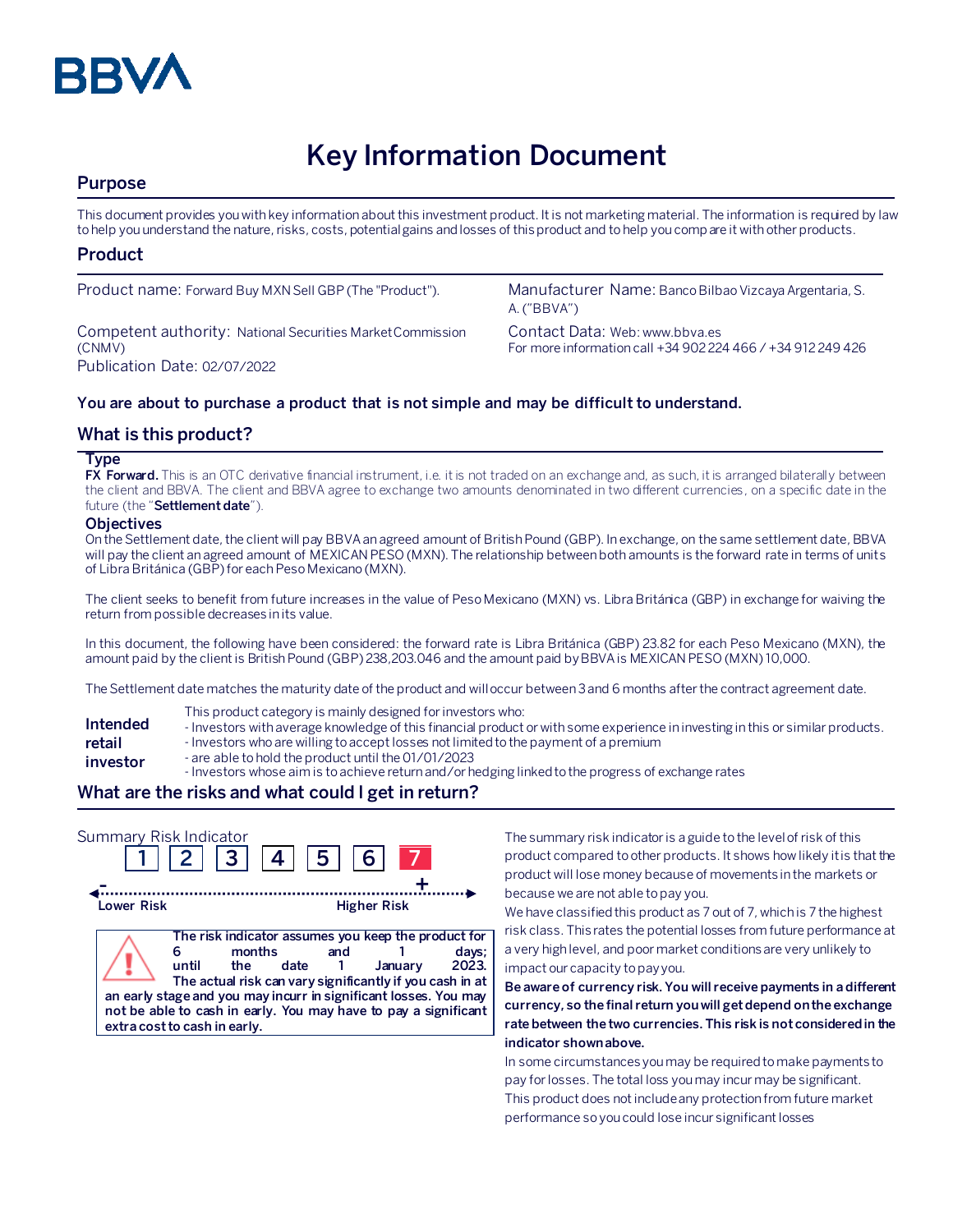#### Performance Scenarios

Market developments in the future cannot be accurately predicted. The scenarios shown are only an indication of some of the p ossible outcomes based on recent returns. Actual returns could be lower.

| Nominal Amount MXN 200,000 |                                            |                                    |  |  |
|----------------------------|--------------------------------------------|------------------------------------|--|--|
| <b>Scenarios</b>           |                                            | 6 months and 1 days final maturity |  |  |
| Stress scenario            | What you might get back or pay after costs | MXN-134.168                        |  |  |
|                            | Return/loss over nominal amount:           | $-67.08\%$                         |  |  |
| Unfavourable<br>scenario   | What you might get back or pay after costs | MXN-13.874                         |  |  |
|                            | Return/loss over nominal amount:           | $-6.94\%$                          |  |  |
| Moderate<br>scenario       | What you might get back or pay after costs | MXN 7.056                          |  |  |
|                            | Return/loss over nominal amount:           | 3.53%                              |  |  |
| Favourable<br>scenario     | What you might get back or pay after costs | MXN 26,208                         |  |  |
|                            | Return/loss over nominal amount:           | 13.10%                             |  |  |

This table shows the money you could get back or pay over the next 6 months and 1 days , under different scenarios, assuming a Nominal Value of 200,000 MXN.The scenarios shown illustrate how your Nominal Amount could perform. You can compare them with the scenarios of other products.The scenarios presented are an estimate of future performance based on evidence from the past on how the value of this investment Nominal Amount varies, and are not an exact indicator. What you get will vary depending on how the market performs and how long you keep the Nominal Amount/product.

The stress scenario shows what you might get back or pay in extreme market circumstances, and it does not take into account the situation where we are not able to pay you. The figures shown include all the costs of the product itself, and includes the costs of your advisor or distributor. The figures do not take into account your personal tax situation, which may also affect how much you get back.

## **What happens if BBVA is unable to pay out?**

The customer would suffer a financial loss. In addition, this product is not covered by the Deposit Guarantee Fund for Financial Institutions or any other guarantee system or guarantor.

In the event of the resolution of BBVA (the process that would apply if BBVA were unviable or if it were foreseeable that it would become unviable in the near future and for reasons of public interest and financial stability it is necessary to avoid it going bankrupt), this product could be converted into shares or the payment obligations undertaken by BBVA to the customer could be reduced and the customer could therefore suffer losses.

## **What are the costs?**

The Reduction in Yield (RIY) shows what impact the total costs you pay will have on the performance of the product. The total costs take into account one-off, ongoing and incidental costs

The amounts shown here are the cumulative costs of the product itself, for three different holding periods. They include potential early exit penalties. The figures assume a Nominal Value of 200,000 MXN. he figures are estimates and may change in the future.

#### **Costs Over Time**

| Nominal Amount MXN 200,000 |                                                                      |
|----------------------------|----------------------------------------------------------------------|
| <b>Scenarios</b>           | If you cash in at the end of the recommended holding period 6 months |
| Total costs                | MXN 1.354.67                                                         |
| Impact on return (RIY)     | 0.68%                                                                |

#### Composition of costs

The table below shows:

- the impact of the different types of costs on the performance of the product at the end of the recommended holding period;
- the meaning of the different cost categories.

|                  | This table shows the impact on return |       |                                                                                                                                                                                   |
|------------------|---------------------------------------|-------|-----------------------------------------------------------------------------------------------------------------------------------------------------------------------------------|
| One-off<br>costs | Entry costs                           | 0.68% | The impact of the costs you pay when entering your investment. The impact of the costs already<br>included in the price. This includes the costs of distribution of your product. |
|                  | Exit costs                            | 0.00% | The impact of the costs of exiting your investment when it matures                                                                                                                |